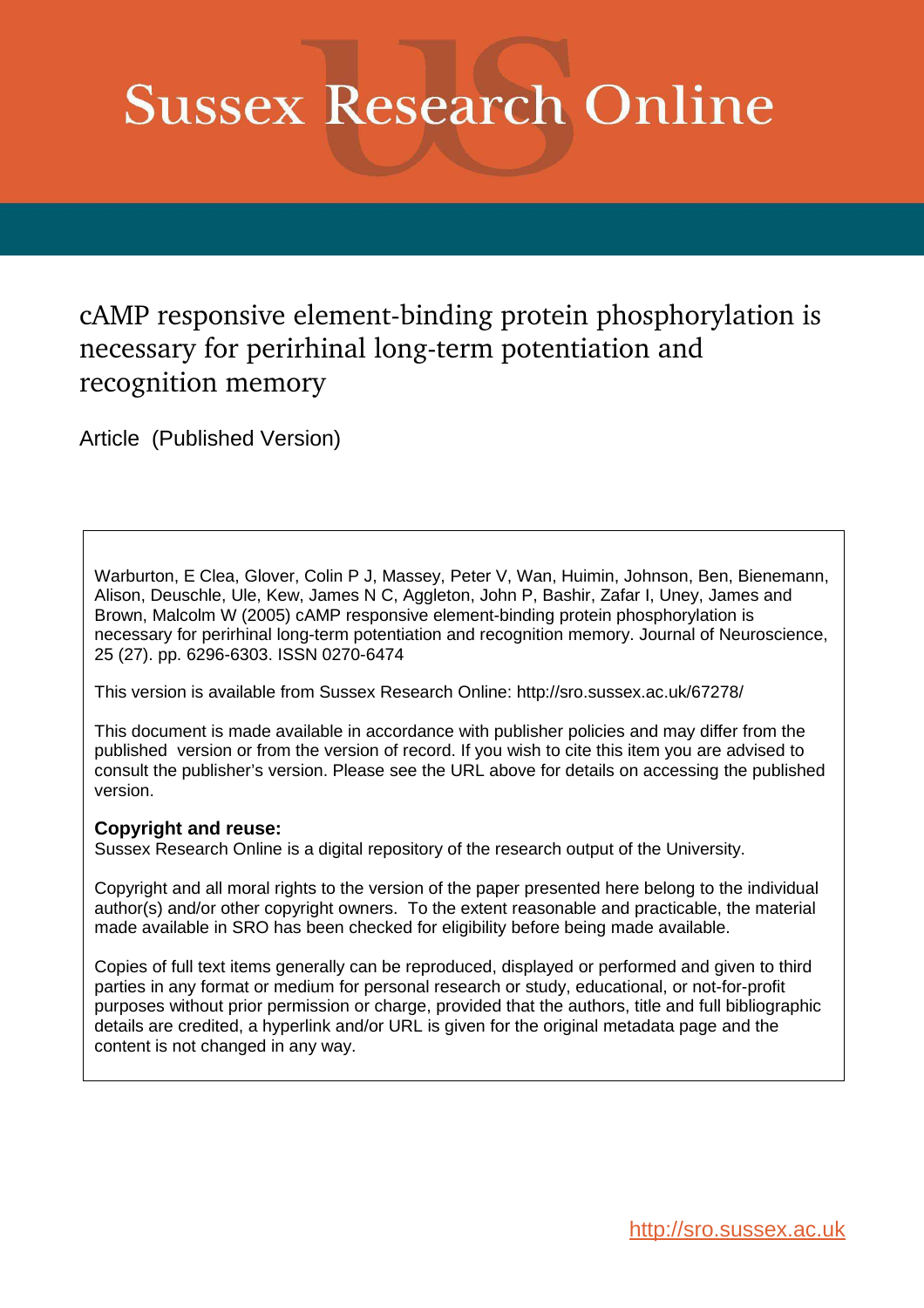**Behavioral/Systems/Cognitive**

# **cAMP Responsive Element-Binding Protein Phosphorylation Is Necessary for Perirhinal Long-Term Potentiation and Recognition Memory**

**E. Clea Warburton,**<sup>1</sup> **Colin P. J. Glover,**<sup>2</sup> **Peter V. Massey,**<sup>1</sup> **Humin Wan,**<sup>1</sup> **Ben Johnson,**<sup>1</sup> **Alison Bienemann,**<sup>2</sup> **Ule Deuschle,**<sup>4</sup> **James N. C. Kew,**<sup>4</sup> **John P. Aggleton,**<sup>3</sup> **Zafar I. Bashir,**<sup>1</sup> **James Uney,**<sup>2</sup> **and Malcolm W. Brown**<sup>1</sup> <sup>1</sup>Medical Research Council Centre for Synaptic Plasticity, Department of Anatomy, University of Bristol, Bristol BS8 1 TD, United Kingdom, <sup>2</sup>The Henry Wellcome Laboratories for Integrative Neuroscience and Endocrinology, Bristol BS1 3NY, United Kingdom, <sup>3</sup>School of Psychology, University of Cardiff,

**We established the importance of phosphorylation of cAMP responsive element-binding protein (CREB) to both the familiarity discrimination component of long-term recognition memory and plasticity within the perirhinal cortex of the temporal lobe. Adenoviral transduction of perirhinal cortex (and adjacent visual association cortex) with a dominant-negative inhibitor of CREB impaired the preferential exploration of novel over familiar objects at a long (24 h) but not a short (15 min) delay, disrupted the normal reduced activation of perirhinal neurons to familiar compared with novel pictures, and impaired long-term potentiation of synaptic transmission in perirhinal slices. The consistency of these effects across the behavioral, systems, and cellular levels of analysis provides strong evidence for involvement of CREB phosphorylation in synaptic plastic processes within perirhinal cortex necessary for long-term recognition memory.**

*Key words:* **temporal lobe; plasticity; familiarity discrimination; viral transduction; hippocampus; Fos**

Cardiff CF10 3YG, United Kingdom, and <sup>4</sup>Preclinical CNS Research, F. Hoffmann-La Roche, CH-4070 Basel, Switzerland

# **Introduction**

The reported experiments were designed to determine the role of the phosphorylation of cAMP responsive element (CRE) binding protein (CREB) in perirhinal-dependent plasticity and recognition memory. The perirhinal cortex (PRH) of the temporal lobe has major advantages for studying neural substrates of memory, especially for studies involving multiple levels of analysis. First, the region is essential to visual recognition memory, because tasks that depend on familiarity discrimination for their solution are severely impaired by ablations including perirhinal cortex in both rats and monkeys (Zola-Morgan et al., 1989; Ennaceur and Aggleton, 1997; Gaffan and Murray, 1992; Meunier et al., 1993, 1996; Suzuki et al., 1993; Mumby and Pinel, 1994; Murray, 1996; Buffalo et al., 2000; Winters et al., 2004). Second, the substrate for general long-term familiarity discrimination has been identified as the reduction in the responses of perirhinal neurons that occurs when a stimulus is re-encountered (Brown et al., 1987; Brown and Xiang, 1998; Brown and Aggleton, 2001; Brown and Bashir, 2002). In justification of this claim, it should be noted that other forms of repetition-related neuronal response changes observed in perirhinal cortex, such as response enhance-

DOI:10.1523/JNEUROSCI.0506-05.2005

Copyright © 2005 Society for Neuroscience 0270-6474/05/256296-08\$15.00/0

ments (Miller and Desimone, 1994) or slowly developing changes when stimuli are repeated tens of times (Holscher et al., 2004), do not provide a potential substrate for single-exposure familiarity discrimination of unrewarded stimuli; however, response reductions do (Brown and Xiang, 1998). Third, this change in responsiveness is sufficiently large that it can be demonstrated using Fos immunohistochemical imaging under closely controlled conditions (Zhu et al., 1995, 1996; Wan et al., 1999). Fourth, the site of the initial underlying plastic change is known to be the perirhinal cortex and/or the adjacent cortex of area TE, because the response reduction is first generated there (Brown and Xiang, 1998; Xiang and Brown, 1998). Fifth, theoretical network modeling has shown that synapse-specific plasticity involving mechanisms such as those underlying long-term potentiation (LTP) or longterm depression (LTD) could underlie familiarity discrimination (Bogacz et al., 2001; Bogacz and Brown, 2003). Hence, the mechanisms underlying LTP and LTD provide potential candidate mechanisms for processes effecting recognition memory. Sixth, such synaptic plasticity can be produced and thus studied in perirhinal brain slices (Ziakopoulos et al., 1999; Cho et al., 2000).

Investigation of the role of CREB phosphorylation was chosen for the following reasons. Previous work has associated CREBactivated transcriptional processes with learning and memory (Bourtchuladze et al., 1994; Liu and Graybiel, 1996; Silva et al., 1998; Dalley et al., 1999; Kogan et al., 2000; Genoux et al., 2002), but the role of such processes in perirhinal-dependent recognition memory has not been investigated. Additionally, previous work implicates CREB-activated pathways in synaptic plasticity (Deisseroth et al., 1996; Silva et al., 1998; Ahn et al., 1999), but

Received Feb. 7, 2005; revised May 9, 2005; accepted May 17, 2005.

This work was supported by the Medical Research Council and the Biotechnology and Biological Sciences Research Council. We are grateful for the help and expertise of J. Robbins, B. Fry, and C. Narduzzo.

Correspondence should be addressed to Prof. M. W. Brown at the above address. E-mail: m.w.brown@bris.ac.uk. J. N. C. Kew's present address: Psychiatry Centre of Excellence for Drug Discovery, GlaxoSmithKline, Harlow CM19 5AW, UK.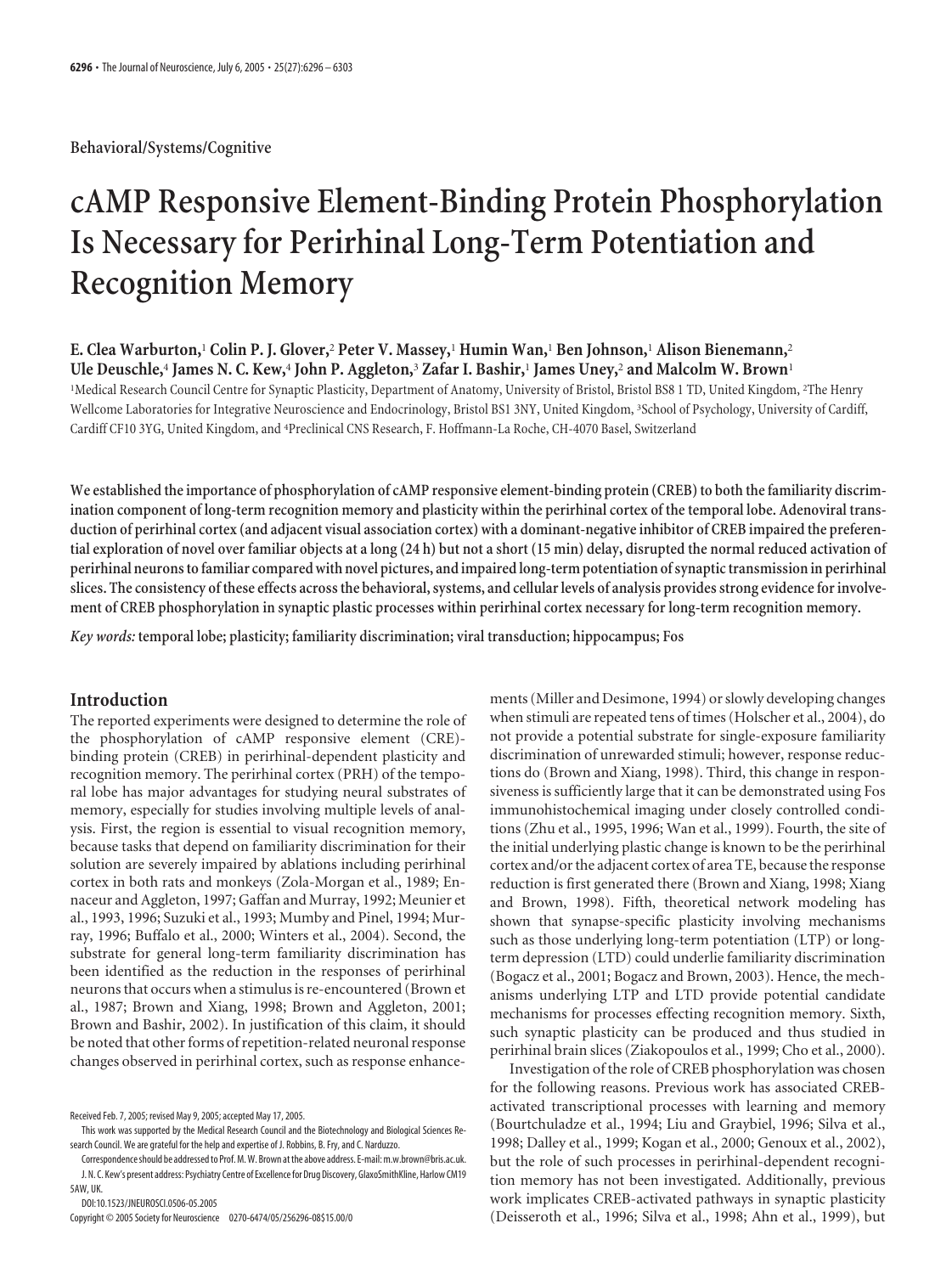their role in perirhinal plasticity is unknown. Moreover, CREB phosphorylation can lead to activation of the immediate early gene c-*fos*(Ahn et al., 1998; Silva et al., 1998), expression of whose protein products (Fos) provides an accurate marker for recognition memory processes (Zhu et al., 1995, 1996; Wan et al., 1999, 2004; Warburton et al., 2003). However, the role of CREB phosphorylation in such Fos changes in the perirhinal cortex has not been studied.

To effect gene transcription, CREB must be phosphorylated and dimerized. Transcription may therefore be blocked by causing CREB to bind to a modified protein that will prevent the resultant heterodimer from binding to DNA. Such a block can be achieved by using a dominant-negative inhibitor of CREB plus its close relatives (denoted A-CREB); this produces hyperstable heterodimers that will not bind to DNA (Ahn et al., 1998). This A-CREB construct consists of an acidic amphipathic extension that replaces the natural basic region fused on to the N terminus of the CREB leucine domain. The acidic extension interacts with the basic region of endogenous CREB, forming a coiled-coil extension of the leucine zipper and preventing CREB from binding DNA and initiating CRE-mediated transcription. The CREB/A-CREB heterodimer was demonstrated to be 3300-fold more stable than CREB homodimers. We investigated previously the specificity of A-CREB function using HeLa and primary hippocampal neurons. These data showed that the activation of adenylate cyclase by forskolin was totally inhibited by the viralmediated expression of A-CREB, strongly suggesting that the CREB-2 repressor was not itself inactivated (Glover et al., 2004). Furthermore, Ahn et al. (1998) showed the following: (1) A-CREB interacts selectively with CREB and not other basic leucine zipper (B-ZIP) domains, and (2) A-CREB inhibition of cAMP-sensitive gene expression was via the inhibition of the DNA-binding activity of CREB and not via the inhibition of other B-ZIP dimerization partners. Together, these results establish that A-CREB will bind to close family members such as ATF-1 (activating transcription factor-1) and CREM (cAMP responsive element modulator) but will not bind to other B-ZIP proteins. A-CREB may be expressed in cells in a specific region through localized injection of an adenoviral (Ad) vector in the adult. Exploiting this, we test the hypotheses that adenoviral transduction of perirhinal cortex with A-CREB disrupts both long-term recognition memory and perirhinal plasticity (LTP). Additionally, by using such adenoviral transduction, we test the hypotheses that differential perirhinal neuronal activity (as measured by Fos immunohistochemistry) in response to novel and familiar stimuli underlies familiarity discrimination and that these differential responses rely on a synaptic plastic mechanism used in LTP.

# **Materials and Methods**

### *Subjects*

Male pigmented rats (total,  $n = 64$ ; DA strain; Bantin and Kingman, Hull, UK) weighing 200 –230 g at the start of the experiment were used in all experiments. Each animal was used in only one of experiments A, B, or C [although in B, measurements of Fos and phosphorylated CREB (pCREB) were made on the same animals]. The animals were housed under a 12 h light/dark cycle (light phase, 6:00 P.M. to 6:00 A.M.). Behavioral training and testing were conducted during the dark phase of the cycle. All animal procedures were approved by the local Ethical Committee and performed in accordance with United Kingdom Animals Scientific Procedures Act (1986) and associated guidelines. All efforts were made to minimize the suffering and the number of animals used.

All statistical tests were two tailed unless otherwise stated and used a significance level of 0.05.

### *Adenoviral preparation*

Recombinant E1-deleted Ad constructs were produced according to standard techniques (Harding et al., 1998). The cDNA for the reporter construct, enhanced green fluorescent protein (EGFP), was excised from pEGFP1 (Clontech, Cambridge, UK) using *Hind*III and *Xba*I and inserted into the corresponding sites in the multiple cloning site of the plasmid pXCXCMV (Harding et al., 1998). The cDNAs for CREB and the dominant-negative A-CREB were expressed bicistronically with EGFP by cloning each individually into the same Ad transfer plasmid. Recombinant virus was generated by homologous recombination in human embryonic kidney 293 cells (Microbix Biosystems, Toronto, Canada), grown to high titer, and purified by CsCl density gradient centrifugation. Viral titer was determined by plaque assay: Ad-CMV-EGFP was  $1\times10^{10}$ pfu/ml, and Ad-CMV-A-CREB was  $1 \times 10^{10}$  pfu/ml.

# *Transduction*

Before surgery, all animals were deeply anesthetized by intraperitoneal injection (60 mg/kg) of pentobarbitone sodium (Sagatal; Rhône Mérieux, France) and then placed in a stereotaxic head-holder (David Kopf Instruments, Tujunga, CA) with the nose bar at  $+5.0$  mm above the ear bars. The scalp was cut and retracted to expose the skull. Craniotomies were made directly above the target region, and the dura was cut to expose the cortex.

Animals received 2.0  $\mu$ l of viral suspension [Ad-CMV-EGFP control or the dominant-negative Ad-CMV-A-CREB (i.e., A-CREB)] via a handpulled glass needle using a Harvard infusion pump, using a flow rate of  $0.2 \mu$ l/min over 10 min. One injection on each side was directed into the perirhinal cortex using the following stereotaxic coordinates relative to bregma: anteroposterior,  $-4.8$ ; lateral,  $\pm 6.8$ ; height  $-9.1$ . Preliminary experiments indicated that a single injection was adequate to transduce the posterior part of the perirhinal cortex within which the significant changes in Fos expression related to stimulus familiarity are localized (Zhu et al., 1996; Wan et al., 1999) and that tissue damage was minimized by using a single, rather than multiple, injection. At the completion of surgery, the skin was sutured, and an antibiotic powder (Acramide; Dales Pharmaceuticals, Skipton, UK) was applied. All animals then received 5 ml of glucose saline (subcutaneously) and systemic analgesia. After surgery, animals were allowed 2 weeks to recover before the start of handling and, as necessary, behavioral habituation. Experiments were therefore conducted 3–4 weeks after injection of adenovirus. Adenoviral vectors have been shown to continue to mediate gene expression *in vivo* for 3 months (Geddes et al., 1997); at 3 months after the AdCMV-A-CREB-EGFP bicistronic vector was injected into the brain, EGFP expression could still be detected using fluorescence microscopy.

# *Experiment A: object recognition*

Apparatus. Exploration occurred in an open-topped arena (90  $\times$  100 cm) with 50 cm wood walls and a scaffold covered with black cloth to a height of 150 cm, so that no external stimuli could be seen during the experiment. The floor was covered with sawdust. An overhead camera and a video recorder were used to monitor and record the animal's behavior for subsequent analysis. The stimuli presented were triplicate copies of objects made of glass or plastic that varied in shape, color, and size (9  $\times$  $8 \times 5$  cm to  $25 \times 10 \times 5$  cm) and were too heavy for the animal to displace.

*Training.* After being handled for 1 week, each of the 36 animals (18 A-CREB and 18 EGFP control) was habituated to the arena without stimuli for 10 –15 min daily for 2 d before the commencement of the spontaneous recognition procedure. This procedure was composed of an acquisition or sample phase followed by two test phases at delays of 15 min and 24 h. In the sample phase, duplicate copies of an object (e.g., A1 and A2) were placed near the two corners at either end of one side of the arena (10 cm from each adjacent wall). The animal was placed into the arena facing the center of the opposite wall and then allowed a total of either 40 s of exploration of A1 and A2 or 4 min in the arena. Exploratory behavior was defined as the animal directing its nose toward the object at a distance of  $<$ 2 cm. Any other behavior, such as looking around while sitting on or resting against the object, was not considered to be exploration. Exploration was scored by an observer blind to the rat's treat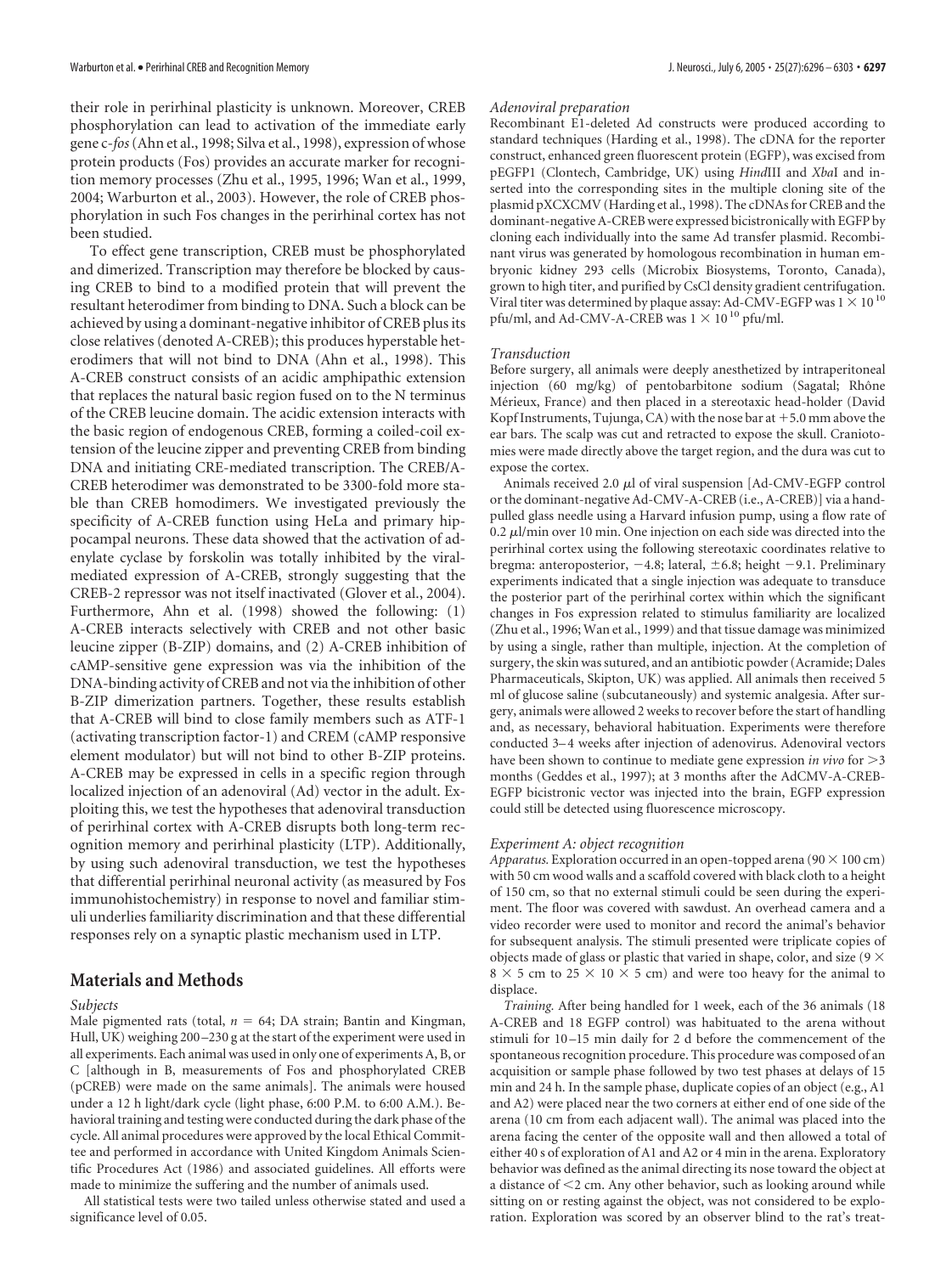ment. In the first test phase after a delay of 15 min, the animal was replaced in the arena for 3 min and presented with two objects in the same positions: one object (A3) was the third copy of the triplicate set of the objects used in the sample phase, and the other was a novel object (B3). In the second test phase after a delay of 24 h, the choice was between A3 and C3. Both objects had been washed with ethanol after the first test, and all objects were washed before procedures began with another rat. The positions of the objects in the test phases and the objects used as novel or familiar were counterbalanced between the animals in a group and between the control and A-CREB-treated groups. Exploration was scored by an observer blind to the rat's treatment. During the first 2 min of the test phase, the difference in time exploring the novel compared with the familiar object divided by the time spent exploring both objects was calculated as the discrimination ratio (Dix and Aggleton, 1999).

*Histology.* At the end of the behavioral experiments, each rat was deeply anesthetized with Euthatal (Rhône-Mérieux, Hertfordshire, UK) and perfused with 0.1 M phosphate buffer (PB) and 50 mM sodium fluoride (NaF) followed by PB-NaF containing 4% paraformaldehyde, pH 7.4. The brains were postfixed in paraformaldehyde for a minimum of 2 h before being transferred to 30% sucrose in 0.1 M PB and left overnight. Coronal sections were cut at 40  $\mu$ m on a cryostat. Alternate sections were Nissl stained with cresyl violet or mounted directly onto slides using Vectorshield (Vector Laboratories, Burlingame, CA), coverslipped, and examined using a Leica (Nussloch, Germany) DMR upright fluorescent microscope.

# **Experiment B: immunohistochemical staining for Fos and pCREB**

*Subjects, apparatus, and stimuli.* Novel and familiar pictures were presented to each rat simultaneously under closely controlled conditions (Zhu et al., 1996; Wan et al., 1999) so that the evoked neuronal activation as measured by Fos or pCREB could be compared. Bilateral viral transduction was with A-CREB in eight rats and with EGFP in eight controls. Each rat was trained in a paired viewing chamber (30  $\times$  30  $\times$  35 cm). The top of the chamber was open, the bottom and the sides were black, and the front was transparent (Perspex) with a central observing hole, 3 cm in diameter, 6 cm above the floor. In the chamber, 4.5 cm to either side of the observing hole ran two small barriers (12 cm long  $\times$  9 cm high); these kept the rat's body at 90° to the front screen when its head was in the observing hole. When the rat's head was positioned in the observing hole, an infrared beam was interrupted, thus signaling the computer [Viglen (Alperton, Middlesex, UK) P5–100] to start a trial. After a variable interval of 3– 4 s, provided the head remained in the hole, two pictures (each  $15 \times 12$  cm) were shown simultaneously for 4.5 s, one on each of two computer monitors (model 4Vlr; AOC Spectrum, Los Angeles, CA) placed 30 cm from the observing hole. A black partition ensured that the rat's left eye could not see the right monitor screen and his right eye could not see the left screen. After the pictures had been seen for 4 s, a drop of blackcurrant juice was delivered by a metal tube that the rat could just reach and lick. This paired viewing procedure (Zhu et al., 1996) ensured that the rat's behavior (which was monitored by camera and was video recorded) was the same for the novel and familiar pictures. The visual pictures were two-dimensional representations of single objects taken from Microsoft (Seattle, WA) Clip-Art and were varied in color and shape.

*Training.* During training, the rats were allowed *ad libitum* access to water for 2 h each day. Each rat was pretrained for 3 d without stimulus presentation to go to the observing hole for juice reward. The subsequent training period lasted 6 d with one morning and one afternoon training session per day. In the morning session, one set of 30 pictures, the "repeat set" (RPT set), was presented to each eye. On each trial, the left and right eyes saw simultaneously a different picture from the set, so that, over 30 trials, each eye saw all of the pictures once. In the afternoon training session, 3 h after the end of the morning session, one eye was exposed to the RPT set of pictures while the other eye was exposed to a set of 30 novel pictures; again, picture presentations were made simultaneously to each eye. A different set of 30 novel pictures was shown each afternoon to familiarize the animal with seeing novel and familiar pictures simultaneously, but the same RPT set of stimuli was used each day. Again, the

side of presentation of the novel and RPT sets was counterbalanced across days. Thus, the different sets of novel and the RPT set of stimuli were presented such that by the end of the experiment, each eye had seen the same number of novel and repeated stimuli. The final set of novel pictures (the NOV set) was shown with the RPT set on the afternoon of day 6, with one eye seeing each set. The RPT set for half of the animals was the NOV set for the other half of the animals, so that the particular pictures used were counterbalanced across animals. Additionally, whether the left eye or the right eye was exposed to the NOV set was counterbalanced across animals. For there to be evidence of memory, information about the previous occurrence of the RPT set had to have been retained for a minimum of 3 h (the time between the last morning and the final test).

*Immunohistochemical procedures.* Each rat was deeply anesthetized with pentobarbitone and perfused with 0.1 M phosphate buffer and 50 mM sodium fluoride followed by PB-NaF containing 4% paraformaldehyde, pH 7.4, 1.5 h after the final set of stimuli had been shown. After perfusion, the brain was removed and placed in 4% paraformaldehyde in PB-NaF4 for 12 h, followed by 24 h in 30% sucrose in PB-NaF. Coronal sections (30  $\mu$ m) were cut on a cryostat, and floating sections were processed for immunocytochemistry with the avidin-biotin complex (ABC; Vector Laboratories) method. The secondary antibody was biotinylated goat anti-rabbit (Vector Laboratories). 3,3-Diaminobenzine was used for visualization. After cutting the brain, sections were washed and preincubated in blocking serum  $[0.3\% \ H_2O_2$  in PBST (PB-NaF plus 0.9%) NaCl plus 0.2% Triton X-100)], followed by incubation in PBST plus 3% BSA. Sections were then incubated with either a polyclonal rabbit primary antibody for Fos (Ab-5; 1:5000; Calbiochem, La Jolla, CA) in PBST for 48 h or pCREB (1:1000; Upstate Biotechnology, Lake Placid, NY) for 24 h in 0.1 M Tris-HCl containing 0.9% NaCl and Triton X-100 and NaF.

*Data analysis.* The automated counting of stained nuclei was performed using an image analysis system (Seescan, Cambridge, UK) (McCabe and Horn, 1994; Zhu et al., 1995). Sections were visualized using a Zeiss (Thornwood, NY) Axioskop light microscope, and images  $(512 \times 512 \text{ pixels})$  were displayed on the computer screen at an effective magnification of 200 $\times$  and captured at a 256 gray level resolution. All processing and counting was done blind. Adjacent sections were stained for Fos or pCREB. Sections were only accepted for analysis if staining was uniform on both sides and artifact-free for both Fos and pCREB. Accordingly, data were used from five rats in the A-CREB group and from four rats in the EGFP control group. pCREB staining failed in one batch containing two A-CREB and two EGFP rats; nonuniform pCREB staining led to the rejection of one additional A-CREB and two EGFP controls. As in previous work (Zhu et al., 1995, 1996; Wan et al., 1999; Warburton et al., 2003), a nucleus was counted if one or more pixels was 30 gray levels darker than the darkest pixel surrounding the image of the nucleus. Counts above threshold were obtained from the right and left hemispheres for rectangular areas ( $0.94 \times 0.67$  mm) from two sections for each brain region. This rectangular area included all cortical layers. Stereological corrections were not used, because relative changes were all that were sought. For statistical analysis, each count was normalized by dividing by the mean of the total counts for the area across both hemispheres for each rat. The normalized counts were then square root transformed and subjected to a repeated-measures ANOVA with factors rat, area, transduction treatment, and stimulus repetition (NOV/RPT).

## *Experiment C: measurement of LTP in perirhinal slices*

*Material.* Data were obtained from slices of perirhinal cortex prepared from 12 bilaterally infused rats, six A-CREB and six viral controls. Animals were anesthetized with a halothane/oxygen mixture and decapitated, and the brain was rapidly removed and placed in ice-cold artificial CSF (aCSF; bubbled with 95%  $O_2/5\%$  CO<sub>2</sub>) composed of the following (in mm): 124 NaCl, 3 KCl, 26 NaHCO<sub>3</sub>, 1.25 NaH<sub>2</sub>PO<sub>4</sub>, 2 CaCl<sub>2</sub>, 1 MgSO<sup>4</sup> , and 10 D-glucose. A midsagittal section was made, and the rostral and caudal parts of the brain were removed by single scalpel cuts made at  $\sim$ 45° to the dorsoventral axis and each hemisphere glued by its caudal end to a vibroslice stage (Campden Instruments, Sileby, UK). Slices (400  $\mu$ m), which included perirhinal, entorhinal, and temporal cortices were stored submerged in aCSF  $(20-25^{\circ}C)$  for 1-2 h before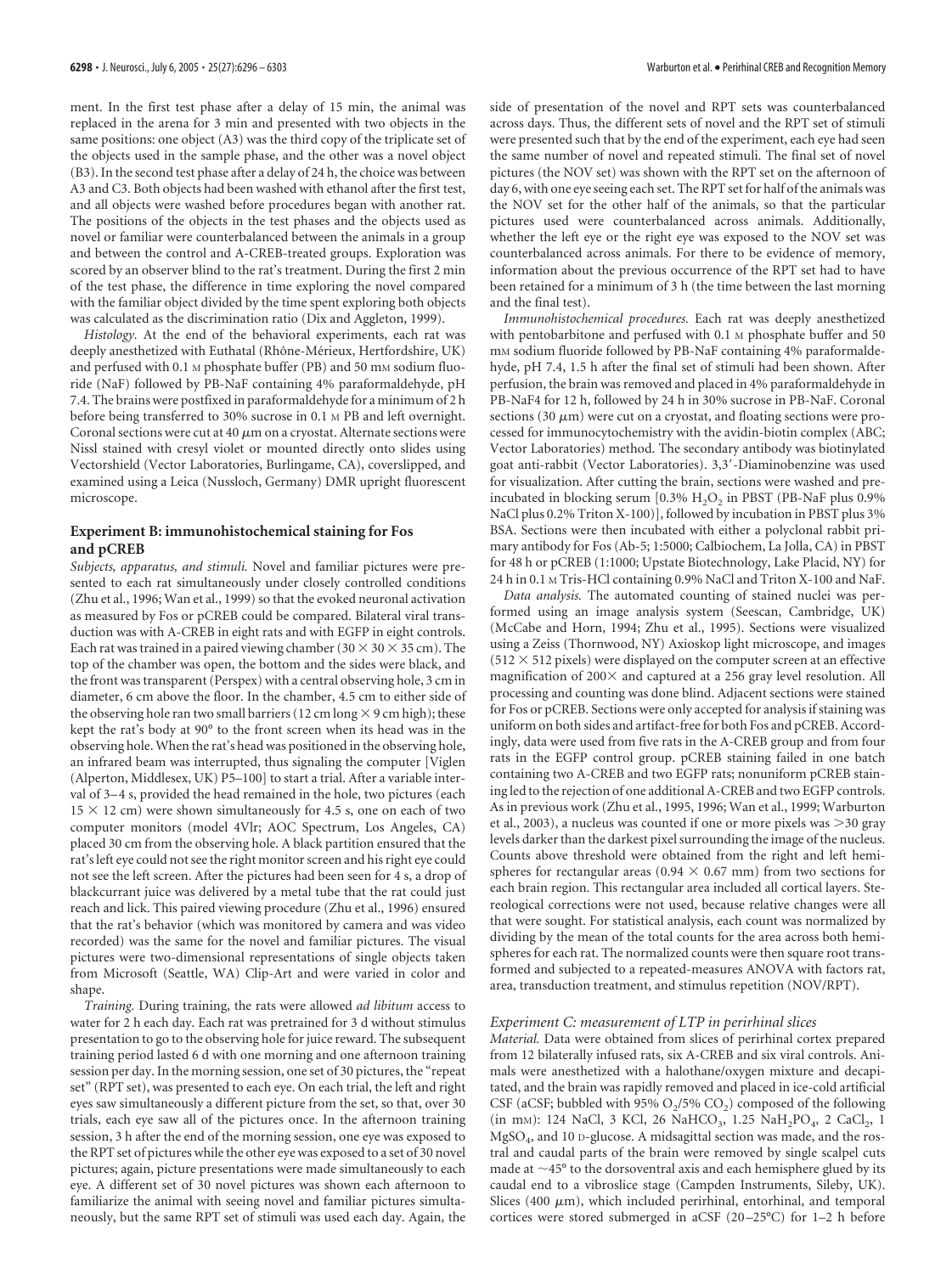

**Figure 1.** Perirhinal histology. *a– c*, Extent of EGFP expression in the perirhinal cortex and area Te2 after infusion of adenoviral vectors. The white lines indicate the boundaries of the PRH, area Te2, and entorhinal cortex (ENT). Distance behind bregma: *a*,  $-4.8$  mm;  $b$ ,  $-5.6$  mm;  $c$ ,  $-6.7$  mm.  $d$ , Nissl-stained section of the perirhinal cortex and area Te2 showing no damage to the tissue caused by the infusion. The positions of the hippocampus (HPC) and rhinal sulcus (rs) are indicated. *e*, Example section showing Fos-stained nuclei. *f*, Example section showing pCREB-stained nuclei.

transferring to the recording chamber. A single slice was placed in a submerged recording chamber (28-30°C; flow rate,  $\sim$ 2 ml/min) when required.

*Recording.* Standard extracellular recording techniques were used to monitor evoked field responses from layers II/III (Ziakopoulos et al., 1999). One stimulating electrode was placed dorsorostrally on the temporal cortex side (areas 35/36) and one ventrocaudally on the entorhinal cortex side (area 35/entorhinal cortex) of the rhinal sulcus. Stimuli (constant voltage) were delivered alternately to the two stimulating electrodes (each electrode, 0.033 Hz). The amplitude of the evoked field EPSPs was measured and expressed relative to the preconditioning baseline. Baseline responses were set to  $\sim 70\%$  of the maximal response. Highfrequency stimulation (HFS: four 1 s trains of 100 Hz stimulation with a 10 s interval between each train) was delivered to elicit LTP.

*Data analysis.* Data were only analyzed from one slice per rat (i.e., six A-CREB and six EGFP controls). Data were recorded using an Axoclamp 2B amplifier (Molecular Devices, Union City, CA), monitored, and analyzed on-line and reanalyzed off-line (Anderson and Collingridge, 2001). Because there were no significant differences between the results of stimulating the temporal and entorhinal sides, the data were pooled. The effects of conditioning stimulation were followed for  $>45$  min after induction of LTP.

# **Results**

# **Histology**

Both control and A-CREB adenoviral vectors were tagged with EGFP. Infusion of the vectors produced localized transgene expression within area Te2 and PRH, particularly dorsal PRH. There was some limited spreading back along the needle track into the adjacent auditory cortex. A few scattered EGFP-positive cells were seen in the ventral hippocampus on one side or the other in approximately one-third of the animals; these animals showed no behavioral differences from those in which no such staining was observed. In no animal was there staining of hippocampal cells in both hemispheres. Figure 1*a– c*shows the EGFP expression after the completion of the behavioral experiments in representative brain sections. Infusion of the adenoviral vectors produced minimal tissue damage, as assessed by cresyl violet staining (Fig. 1*d*).

Histological examination of the infusion site showed that all of the rats infused with Ad-CREB or Ad-EGFP and tested in the object recognition task or the paired viewing procedure had bilaterally accurate infusion sites within the perirhinal cortex and

area Te2. The slices used in the LTP experiments were taken from this same region.

# **Experiment A: recognition memory measured by preferential exploration of novel objects**

Familiarity discrimination was impaired at a long (24 h) but not short (15 min) delay by microinjection bilaterally into the perirhinal cortex of adenovirus causing expression of A-CREB (Fig. 2). For control rats that received bilateral perirhinal microinjections of adenovirus expressing only EGFP, the normal, greater exploration of a novel than a previously sampled (i.e., familiar) object was seen at both the long and the short delays.

In detail, ANOVA revealed a significant adenoviral treatment by time delay interaction  $(F_{(1,34)} = 4.09; p = 0.05)$ . Additional analysis demonstrated a significant difference between the A-CREB and control rats during the recognition memory

test that occurred at a delay of 24 h after the sampling period  $(F_{(1,34)} = 5.58; p < 0.025)$  but not when the delay was only 15 min  $(F<sub>(1,34)</sub> < 1.0; p > 0.1)$ . At the 15 min delay, both the control and the A-CREB rats spent significantly more time exploring a novel than a familiar object ( $t_{17}$  = 4.77 and 4.22, respectively; each,  $p$  < 0.001). In contrast, at the 24 h delay, whereas the control rats continued reliably to discriminate the novel from the familiar object ( $t_{17} = 4.31$ ;  $p < 0.001$ ), the A-CREB rats failed to show such discrimination ( $t_{17} = 0.59$ ;  $p > 0.1$ ).

There was no evidence of an effect of A-CREB treatment on general explorative behavior. The total time required by the rats to complete 40 s of exploration of the two copies of the object presented for familiarization during the sampling period was not significantly  $(F_{(1,34)} < 1.0; p > 0.1)$  different for the control (mean =  $170 \pm 14$  s) and A-CREB animals (mean =  $185 \pm 14$  s).

# **Experiment B(1): differential neuronal activation by novel and familiar pictures measured by Fos**

The normal pattern of greater Fos expression produced by viewing novel rather than familiar pictures was disrupted by microinjection bilaterally into the perirhinal cortex of adenovirus causing expression of A-CREB (Fig. 3).

When one eye is exposed to novel stimuli at the same time the other is exposed to repeatedly presented (familiar) stimuli using a paired viewing procedure, previous studies (Zhu et al., 1996; Wan et al., 1999) have established reliable differences between the two hemispheres in counts of Fos-stained nuclei in the PRH and neighboring visual association cortex (area Te2): counts are higher in the hemisphere opposite the novel stimuli than that opposite the familiar stimuli. The final test comparison of the Fos activation produced by the novel and familiar stimuli is 3 h after the previous viewing of the familiar stimuli (i.e., the familiar stimuli must be remembered for  $\geq$ 3 h).

Using this procedure, Fos counts were made in PRH and Te2 in rats with microinjections made bilaterally into the perirhinal cortex of control EGFP and A-CREB expressing adenovirus (Fig. 1*e*). As in previous work, the Fos counts were normalized across hemispheres and rats. Each data value was then transformed by taking its square root to improve the symmetry of the distribution. These transformed counts were compared using repeated-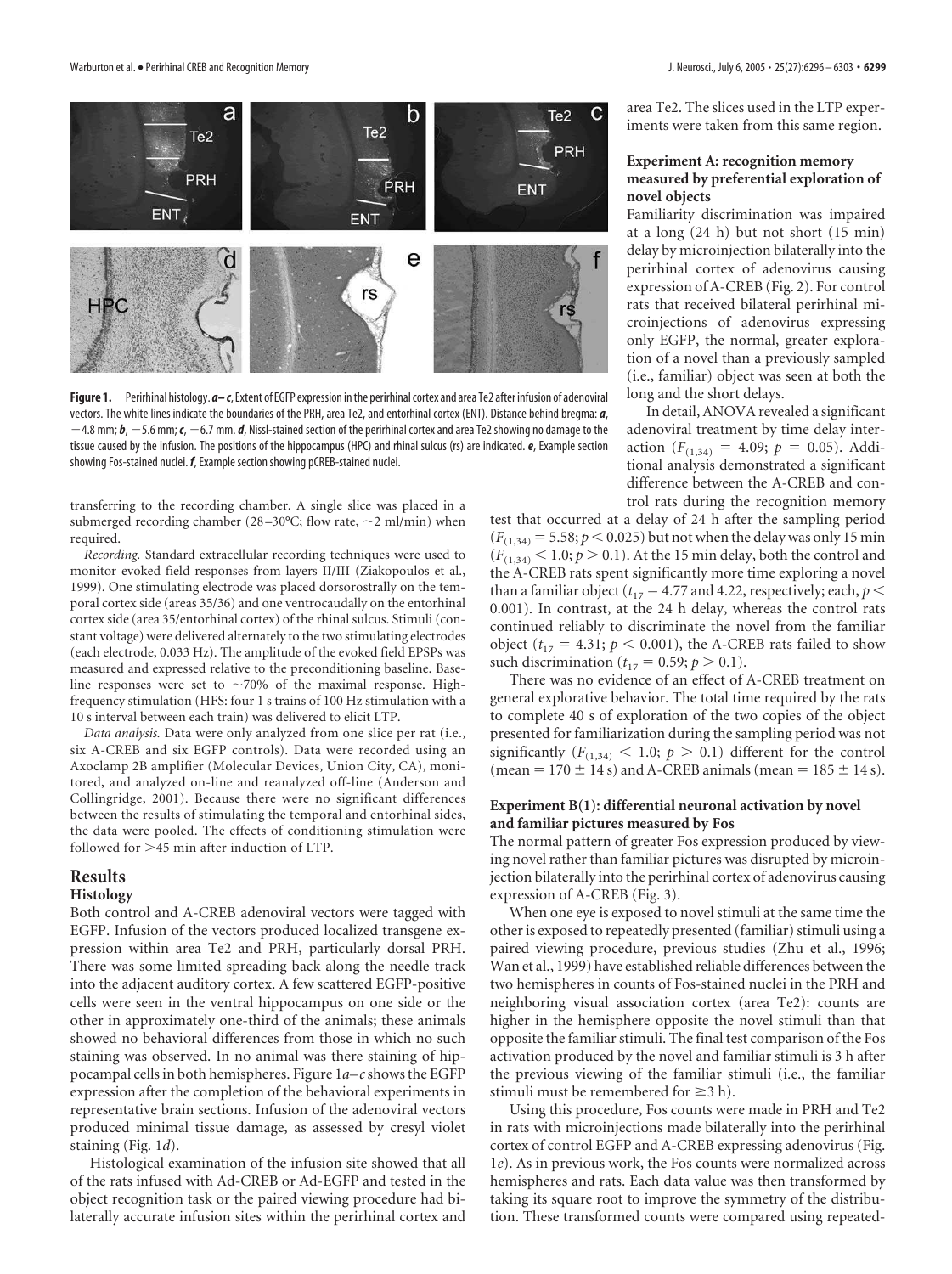

**Figure 2.** Impairment of familiarity discrimination at a long (24 h) but not a short (15 min) delay in A-CREB but not viral control animals. The histogram bars indicate the mean relative time ( $\pm$  SEM) spent exploring the novel compared with the previously seen object (discrimination ratio) after transduction with adenovirus-expressing A-CREB or adenovirus-expressing EGFP (control). Note the lack of discrimination of the A-CREB group at the 24 h delay (\* $p$   $<$ 0.05).



**Figure 3.** Disruption of the normal pattern of Fos counts in the A-CREB-transduced (A-CREB) but not in the EGFP-transduced control (CONTROL-EGFP) animals. Note that, in the control but not the A-CREB animals, the Fos counts were significantly ( $p<0.05$ ) higher in PRH and Te2 for novel compared with familiar stimuli.

measures ANOVA with factors treatment, stimulus repetition, area, and rat. There was a highly significant interaction between adenoviral treatment and stimulus repetition  $(F_{(1,144)} = 13.17;$  $p < 0.001$ ). No other interactions were significant. In control rats, as expected from previous studies, mean counts for novel were significantly higher than for familiar stimuli ( $p < 0.005$ ; onetail), with the difference being significant for both PRH and Te2 (each,  $p < 0.05$ ; one-tail) (Fig. 3). In contrast, in the A-CREB rats, mean counts for novel were significantly lower than for familiar stimuli ( $p < 0.05$ ), although the difference did not reach significance for either PRH or Te2 taken separately (Fig. 3).

# *Overall counts*

There was no evidence that the different adenoviral treatments produced any effect on the neuronal activation evoked by visual stimuli when no account was taken of whether these stimuli had been shown previously. Thus, although the absolute, nonnormalized counts produced a highly significant interaction between treatment and stimulus repetition ( $F_{(1,144)} = 11.91$ ;  $p <$ 0.001), as found for the normalized counts, the mean Fos counts averaged for all stimuli, whether novel or previously presented, did not differ significantly  $(F_{(1,144)} < 1; p > 0.1)$  between the

#### **Table 1. Mean absolute Fos and pCREB counts***<sup>a</sup>*

| Areas           | Control-EGFP |          | A-CREB |          |
|-----------------|--------------|----------|--------|----------|
|                 | Novel        | Familiar | Novel  | Familiar |
| Fos             |              |          |        |          |
| PRH             | 96           | 85       | 82     | 98       |
| Te <sub>2</sub> | 149          | 124      | 115    | 141      |
| pCREB           |              |          |        |          |
| PRH             | 658          | 483      | 261    | 388      |
| Te <sub>2</sub> | 694          | 516      | 260    | 496      |

 $^a$ Counts above threshold in a 0.94  $\times$  0.67 mm frame (see Materials and Methods).



**Figure 4.** Disruption of the normal pattern of pCREB counts in the A-CREB-transduced (A-CREB) but not in the EGFP-transduced control (CONTROL-EGFP) animals. Note that, in the control, the pCREB counts were significantly ( $*p < 0.01$ ) higher in PRH and Te2 for novel compared with familiar stimuli. In the A-CREB-transduced animals, this pattern of activation was reversed (\* $p < 0.05$ ).

A-CREB and control groups, either overall or for any individual area (Table 1).

# **Experiment B(2): differential neuronal activation by novel and familiar pictures measured by pCREB**

The control pattern of greater pCREB expression produced by viewing novel rather than familiar pictures was disrupted by microinjection bilaterally into the perirhinal cortex of adenovirus causing expression of A-CREB (Fig. 4).

Counts of pCREB-stained nuclei were made for adjacent sections of PRH and Te2 to those assessed for Fos in the rats with microinjections made bilaterally into the perirhinal cortex of control EGFP and A-CREB expressing adenovirus (Fig. 1*f*). Thus, the effective memory delay was also  $\geq$ 3 h. As for Fos, counts were normalized across hemispheres and rats and then square root transformed before being compared with repeatedmeasures ANOVA. There was a highly significant interaction between adenoviral treatment and stimulus repetition  $(F_{(1,144)} =$ 49.16;  $p < 0.001$ ). No other interactions were significant. In control rats, mean counts for novel were significantly higher than for familiar stimuli ( $p < 0.001$ ), with the difference being significant for both PRH and Te2 (each,  $p < 0.005$ ) (Fig. 4). In contrast, in the A-CREB rats, mean counts for novel were significantly lower than for familiar stimuli ( $p < 0.001$ ), and the difference was significant in both PRH and Te2 taken separately ( $p < 0.05$ ) (Fig. 4).

# *Overall counts*

In the A-CREB group overall, the mean pCREB absolute, nonnormalized count was highly significantly below that for the controls (351  $\pm$  30 compared with 588  $\pm$  35; *F*<sub>(1,144)</sub> = 27.00; *p* < 0.001). The reductions were similar and significant in both the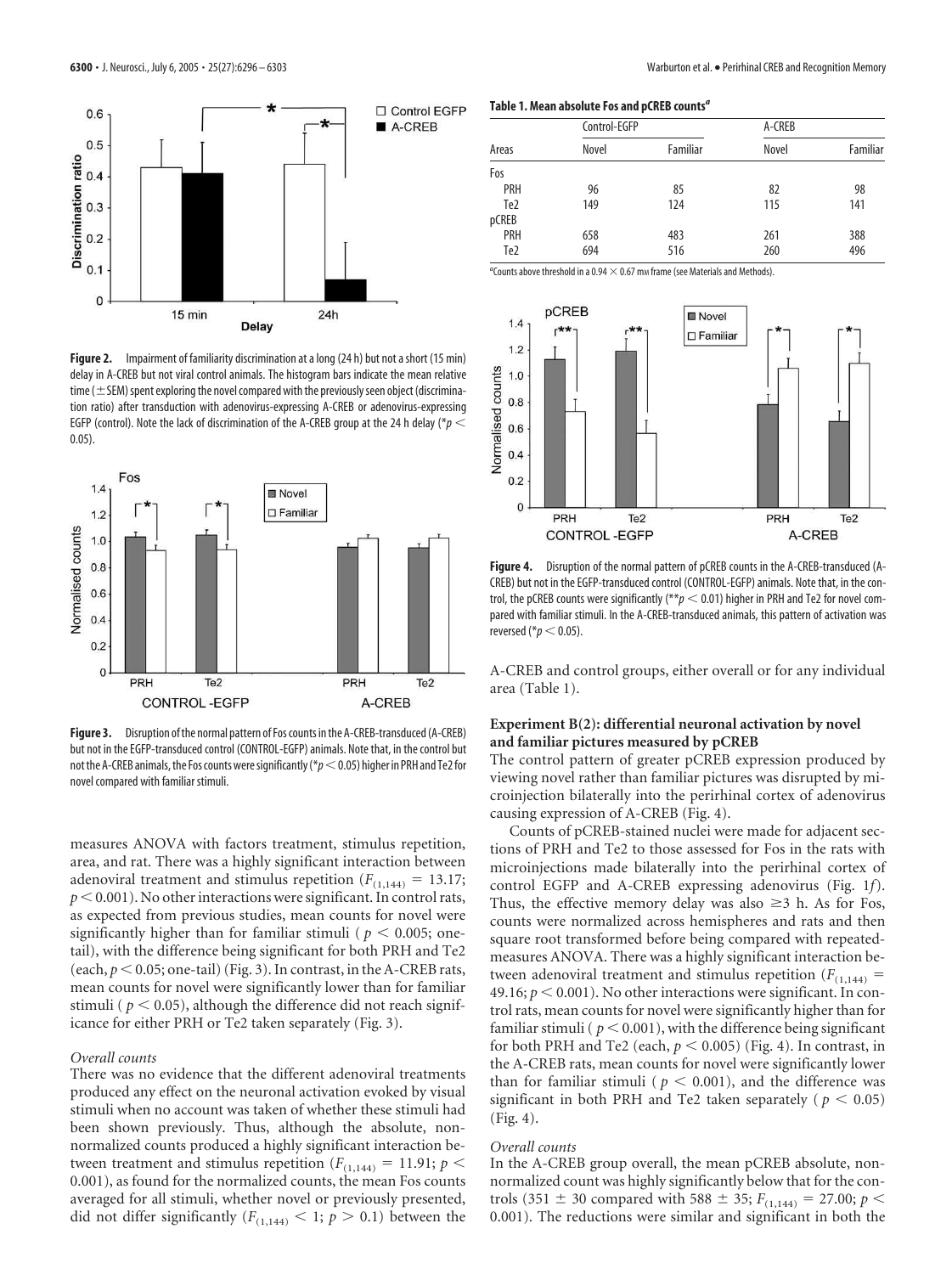

**Figure 5.** Impairment of LTP in slices of the perirhinal cortex taken from A-CREB-transduced animals. For these, high-frequency stimulation resulted in the induction of potentiation that declined to baseline values over the course of the experiment. In contrast, stable LTP was induced in the perirhinal cortex from control (EGFP-transduced) animals.

PRH and Te2 (respectively, to 57 and 62% of control;  $p < 0.001$ , for each) (Table 1). In addition, these absolute, non-normalized counts demonstrated a highly significant ( $F_{(1,144)} = 15.49; p <$ 0.001) interaction between treatment and stimulus repetition, mirroring that for the normalized counts, as is to be expected given the reversal of the direction of effects between treatments (Table 1).

## **Experiment C: perirhinal LTP**

LTP was impaired in slices of the perirhinal cortex taken from rats microinjected with adenovirus causing the expression of A-CREB (Fig. 5).

The effects of adenoviral infection were sought on LTP induced in perirhinal slices maintained *in vitro*. After a stable baseline had been established for each of two inputs that were alternately stimulated, LTP was induced by HFS (four 1 s trains, 100 Hz) (Ziakopoulos et al., 1999) applied to one input while baseline stimulation continued for the second input. Stable LTP was induced in control slices measured at both 15  $\pm$  5 min (mean =  $33 \pm 7\%$ ,  $n = 6$ ;  $t_5 = 5.02$ ,  $p < 0.005$ ) and  $45 \pm 5$  min ( $26 \pm 5\%$ ),  $n = 6$ ;  $t_5 = 5.07$ ,  $p < 0.005$ ) after HFS. In the A-CREB slices, however, although there was significant LTP at 15  $\pm$  5 min (12  $\pm$ 5%,  $n = 6$ ;  $t_5 = 2.63$ ,  $p < 0.05$ ), by 45  $\pm$  5 min after induction, potentials had returned to baseline (6  $\pm$  6%, *n* = 6; t<sub>5</sub> = 1.07, *p* > 0.1) (Fig. 5). The difference in the magnitude of the LTP between control and A-CREB groups for both the 15 and 45 min comparisons was significant ( $t_{10}$  = 2.59 and 2.62, respectively;  $p < 0.05$ ).

# **Discussion**

The results establish that adenoviral transduction of the perirhinal cortex and adjacent visual association cortex (area Te2) with a dominant-negative construct (A-CREB) that prevents the interactions of pCREB with the nucleus disrupts long-term recognition memory as well as perirhinal plasticity. Additionally, the results provide evidence in support of the hypotheses that differential perirhinal neuronal activity (as measured by Fos immunohistochemistry) in response to novel and familiar stimuli underlies familiarity discrimination and that these differential responses rely on a synaptic plastic mechanism used in LTP.

The use of adenoviral transduction avoids problems concerning the interpretation of results arising from the use of nonregionally specific, noninducible, transgenic animals. Adenoviral transduction allows interference with the function of CREB to be confined to a localized region of the brain in the adult animal. Moreover, the lack of biochemical specificity and large-scale destruction of neurons and glia produced by conventional lesions is avoided (Neve, 1993). The functionality of the adenoviral A-CREB-expressing vector was established in a previous study: a CREB-expressing vector but not the A-CREB vector protected cells from excitotoxic and ischemic stress (Glover et al., 2004). Although adenoviral transduction has been used previously in behavioral studies, such as those investigating restoration of motor function in animal models of dopamine depletion (Umegaki et al., 1997; McMenamin et al., 2004), to our knowledge, this is the first time it has been used to demonstrate an interference with recognition memory.

Similarly, this is the first report that CREB phosphorylation within the perirhinal cortex is important for recognition memory, although CREB phosphorylation has been shown previously to be important to other mammalian memory processes (Bourtchuladze et al., 1994; Guzowski and McGaugh, 1997; Lamprecht et al., 1997; Kida et al., 2002; Pittenger et al., 2002; Bozon et al., 2003). The current findings also add to the evidence that recognition memory impairment does not require direct interference with the hippocampus. In addition, this is the first full report demonstrating the importance of CREB phosphorylation for perirhinal plasticity: LTP, particularly its maintenance, was impaired, as in other brain regions such as the hippocampus after interference with CREB phosphorylation (Pittenger et al., 2002; Balschun et al., 2003). Moreover, the experiments demonstrate not only that the viral transduction of the perirhinal cortex impairs recognition memory and perirhinal synaptic plasticity, they also establish that the differential neuronal activation generated in the perirhinal cortex by novel and familiar stimuli is disrupted. Thus, the normally greater expression of both Fos and pCREB evoked by viewing novel rather than familiar pictures was disrupted by A-CREB. Hence, the results establish a parallelism of effects across behavioral, systems, and cellular levels of analysis.

A true parallelism across the levels of analysis requires similar temporal profiles for the effects seen at different levels. Here, impairments in recognition memory, differential neuronal activation (measured by Fos and pCREB) by novel and familiar stimuli, and perirhinal synaptic plasticity were found at long delays. In contrast, familiarity discrimination was unimpaired when the delay interval was 15 min. Correspondingly, at 15 min after induction, expression of LTP was still apparent. Nevertheless, although there was significant LTP 15 min after induction, its level was reduced compared with controls. Some hippocampal studies have also found that interfering with the function of CREB results in an immediate impairment of LTP, although the precise effect depends on the experimental conditions (Bourtchuladze et al., 1994; Matsushita et al., 2001; Pittenger et al., 2002; Balschun et al., 2003; Nguyen and Woo, 2003). The implication for the present experiments is that reductions in short-term perirhinal plasticity, as mirrored in the reduction in LTP amplitude seen at a 15 min delay, is insufficient to produce an impairment in recognition memory, whereas the impairment in perirhinal plasticity mirrored by the loss of LTP by 45 min may be sufficient to produce memory impairment (impairment of other, unexplored plastic processes cannot be excluded). A possible explanation for the difference at the two time points is that shorter-term recognition memory is supported by an alternative plastic process that is not needed in the production of LTP *in vitro* and does not involve CREB phosphorylation. Although the primary change underlying perirhinal familiarity discrimination has been sug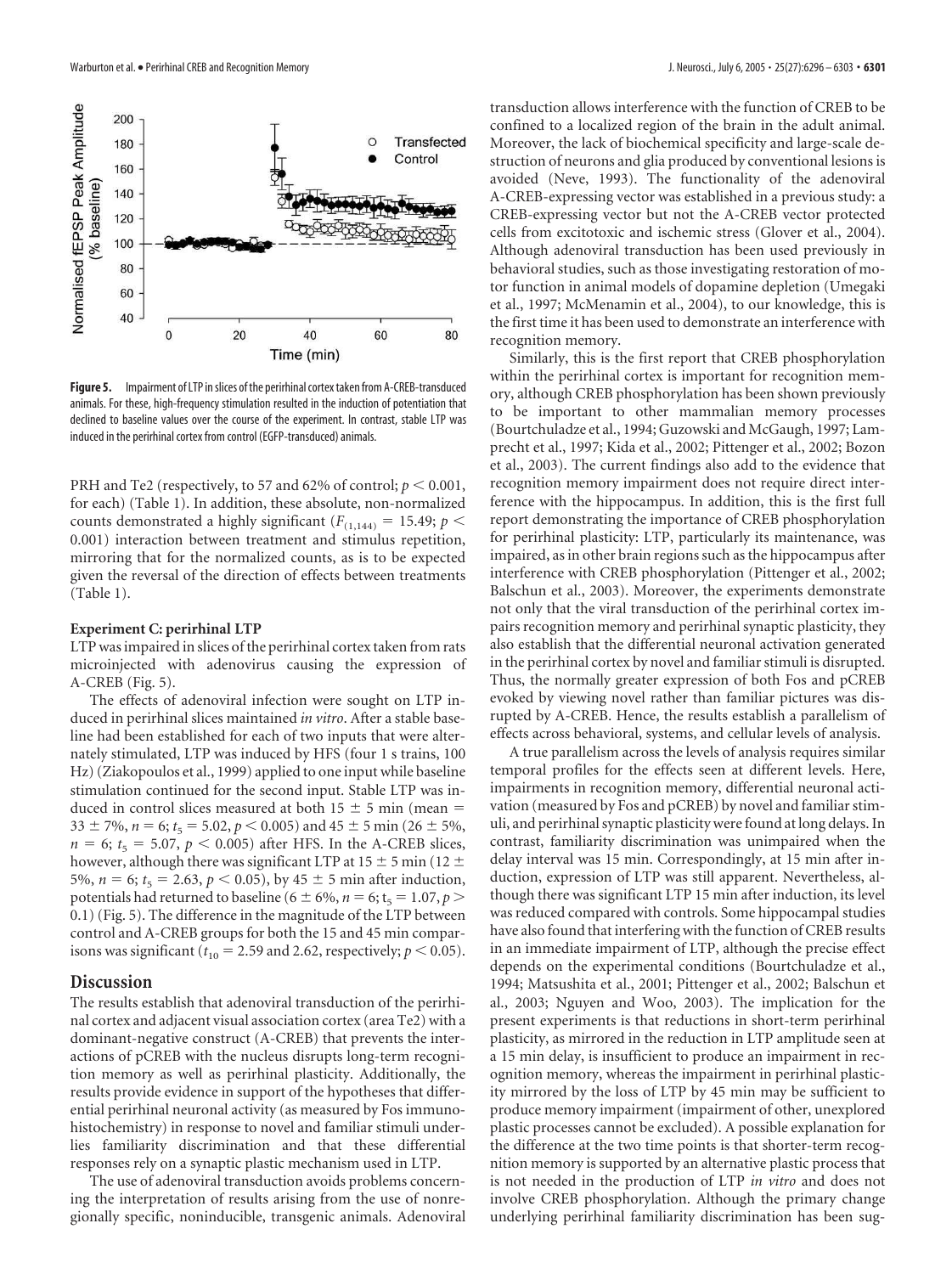gested by computational modeling to be synaptic weakening such as occurs in LTD ( Brown and Bashir, 2002; Bogacz and Brown, 2003), the modeling indicates that increases in synaptic strength such as that which occurs with LTP are also necessary for the network to operate efficiently. LTD- and LTP-like mechanisms are both needed if the network is to maintain its excitability across time: synaptic enhancements are essential to counterbalance reductions in synaptic efficacy (Bogacz and Brown, 2003). Accordingly, a facilitatory mechanism, such as is involved in LTP, is also essential for network operation and, hence, plausibly, its disruption will impair familiarity discrimination.

The highly significant reduction  $(\sim 40\%)$  in overall pCREB levels in the A-CREB-expressing animals demonstrates the effectiveness of the adenoviral A-CREB treatment. This reduction was attributable to expression of A-CREB because the comparison was with adenoviral treatment in which only EGFP was expressed. The reduction may be explained because A-CREB does not contain a phosphorylation site that could bind the pCREB antibody used in the immunohistochemistry. Accordingly, one antibody molecule will be bound by the dimer containing A-CREB rather than two by a dimer of native CREB. The total amount of pCREB staining will therefore be lower, and this may be expected to result in a reduction in counts as the staining of some nuclei will then fall below the counting threshold. The reduction did not compromise the finding of a disruption of the normal differential expression produced by novel and familiar stimuli, because such disruption was found for both normalized and absolute counts. The selectivity of the effect to pCREB is emphasized by the absence of a significant overall effect on Fos counts (reduced by only 4%) when no account was taken of the effects of stimulus repetition. The lack of effect on Fos provides evidence for the continuing viability of the neurons in the transduced region. Nevertheless, a reduction might have been expected given previous reports that CREB phosphorylation leads to c-*fos* activation (Ahn et al., 1998; Silva et al., 1998). However, Ahn et al.  $(1998)$  found that *c-fos* induction by  $Ca<sup>2+</sup>$  and nerve growth factor was only partially blocked by A-CREB (although induction by glutamate was fully blocked). Moreover, NMDA and kainate receptor activation has been reported to lead to increases in Fos without accompanying CREB phosphorylation (Yoneda et al., 1999). These results and our own findings lead to the suggestion that an alternative pathway that does not involve CREB phosphorylation supports the essentially unchanged basal levels of Fos production but not the sensory stimulus-evoked Fos production. Our results indicate that the CREB phosphorylation pathway remains necessary for differential visually evoked Fos differences. The reduction in pCREB counts was similar in both PRH and Te2. Moreover, A-CREB produced a similar disruption of the normally greater expression of Fos and pCREB produced by novel than familiar stimuli in both Te2 and PRH. This parallelism of effects in the two areas is consistent with the histological evidence that the adenoviral injections involved both PRH and Te2. The parallelism of the effects of A-CREB on differential pCREB and Fos expression produced by novel and familiar stimuli is consistent with the known links between CREB phosphorylation and c-*fos* activation (Ahn et al., 1998; Silva et al., 1998).

That the impairments observed were produced by means other than those arising from interference with CREB phosphorylation may be excluded. Thus, the transduction was localized to perirhinal cortex and Te2. No gross behavioral impairments (beyond that in recognition memory) were observed. In addition, histological examination revealed no gross disruption of the perirhinal cortical tissue nor consistent involvement of any other

region, including the hippocampus. The comparisons were made between animals that had been injected with A-CREB and control adenoviral vectors, so that the transduction itself may be excluded from being responsible for the behavioral, Fos, pCREB, and plasticity impairments. Previous studies have also shown that adenoviral vectors elicit a negligible immune response when measured several weeks after injection at the titers used in the present study (Byrnes et al., 1995; Geddes et al., 1996; Gerdes et al., 2000). The behavioral effects clearly originate in the perirhinal cortex and/or Te2, because that is the region that was virally transduced and the region in which differential Fos and pCREB expression was disrupted. Moreover, A-CREB-expressing slices of perirhinal cortex displayed abnormal LTP. Although disruption of perirhinal cortical plasticity may be sufficient to explain the impairment in recognition memory, the results leave open the possibility that transduction of Te2 also contributes to the amnesia.

In summary, adenoviral transduction of the perirhinal cortex (and neighboring Te2) with A-CREB impaired the preferential exploration of novel over familiar objects at a long (24 h) but not a short (15 min) delay, disrupted the normal reduced activation of perirhinal neurons to familiar compared with novel pictures as measured by Fos and pCREB expression, and impaired LTP in perirhinal slices. The consistency of these effects across the behavioral, systems, and cellular levels of analysis provides strong evidence for importance of CREB phosphorylation to synaptic plastic processes within the perirhinal cortex necessary for longterm recognition memory.

# **References**

- Ahn S, Olive M, Aggarwal S, Krylov D, Ginty DD, Vinson C (1998) A dominant-negative inhibitor of CREB reveals that it is a general mediator of stimulus-dependent transcription of c-*fos*. Mol Cell Biol 18:967–977.
- Ahn S, Ginty DD, Linden DJ (1999) A late phase of cerebellar long term depression requires activation of CAMKIV and CREB. Neuron 23:559 –568.
- Anderson WW, Collingridge GL (2001) The LTP program: a data acquisition program for on-line analysis of long-term potentiation and other synaptic events. J Neurosci Methods 108:71– 83.
- Balschun D, Wolfer DP, Gass P, Mantamadiotis T, Welzl H, Schutz G, Frey JU, Lipp HP (2003) Does cAMP response element-binding protein have a pivotal role in hippocampal synaptic plasticity and hippocampusdependent memory? J Neurosci 23:6304 – 6314.
- Bogacz R, Brown MW (2003) Comparison of computational models of familiarity discrimination in the perirhinal cortex. Hippocampus 13:494 –524.
- Bogacz R, Brown MW, Giraud-Carrier C (2001) Model of familiarity discrimination in the perirhinal cortex. J Comput Neurosci 10:5–23.
- Bourtchuladze R, Frenguelli B, Blendy J, Cioffi D, Schutz G, Silva AJ (1994) Deficient long-term memory in mice with a targeted mutation of the cAMP-responsive element-binding protein. Cell 79:59 – 68.
- Bozon B, Kelly A, Josselyn SA, Silva AJ, Davis S, Laroche S (2003) MAPK, CREB and zif268 are all required for the consolidation of recognition memory. Philos Trans R Soc Lond B Biol Sci 358:805– 814.
- Brown MW, Aggleton JP (2001) Recognition memory: what are the roles of the perirhinal cortex and hippocampus? Nat Rev Neurosci 2:51-61.
- Brown MW, Bashir ZI (2002) Evidence concerning how neurones of the perirhinal cortex may effect familiarity discrimination. Philos Trans R Soc Lond B Biol Sci 357:1083–1095.
- Brown MW, Xiang JZ (1998) Recognition memory: neuronal substrates of the judgement of prior occurrence. Prog Neurobiol 55:149 –189.
- Brown MW, Wilson FAW, Riches IP (1987) Neuronal evidence that inferomedial temporal cortex is more important than hippocampus in certain processes underlying recognition memory. Brain Res 409:158 –162.
- Buffalo EA, Ramus SJ, Squire LR, Zola SM (2000) Perception and recognition memory in monkeys following lesions of area TE and perirhinal cortex. Learn Mem 7:375–382.